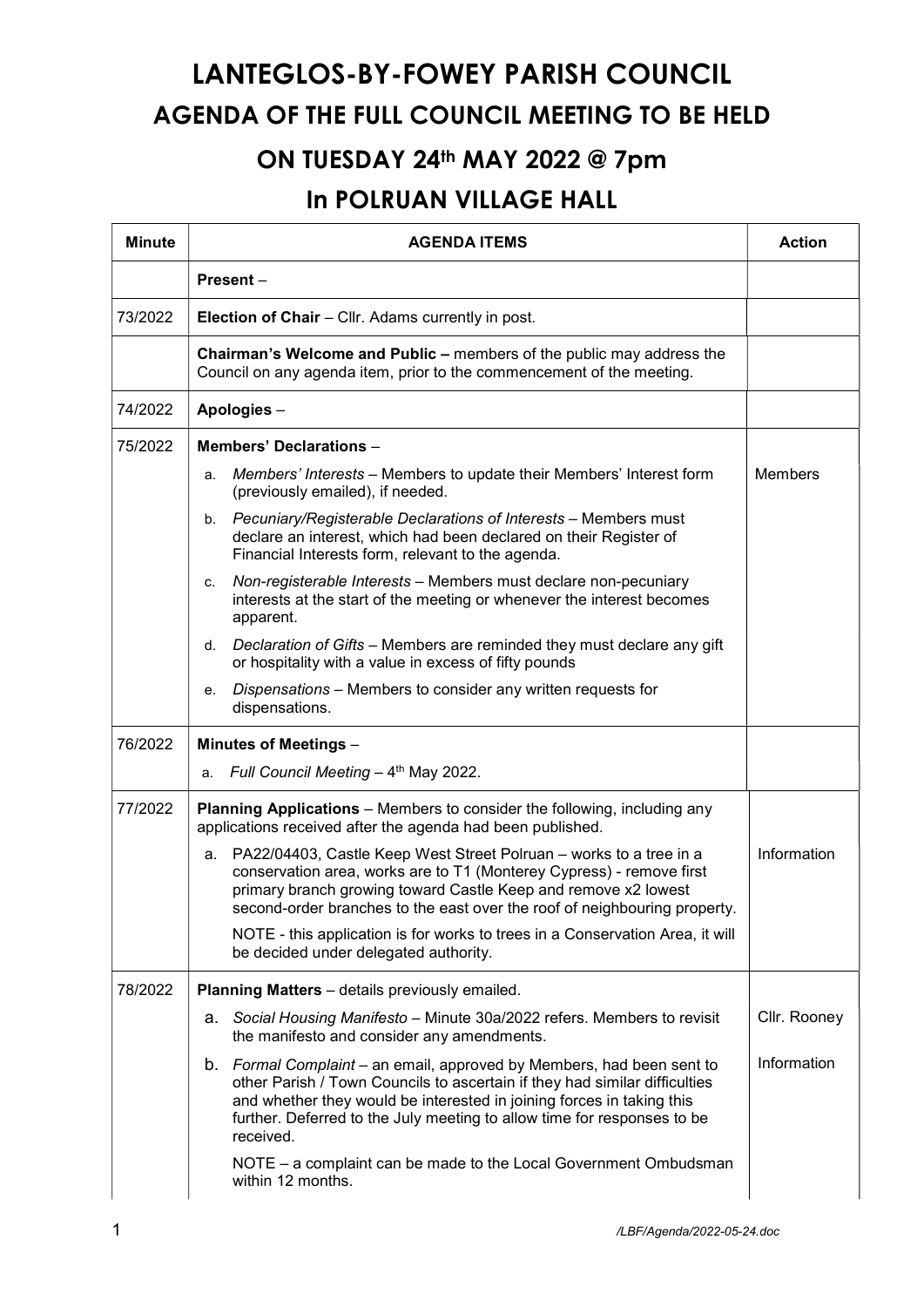|         | Viability Assessments for Rural Exception Sites (RES) - letter from<br>C.<br>Cubert PC suggesting action to take if an application to build on an RES<br>is received. Details previously emailed.                                                                                                                                                                                                                                                                                                    |                    |
|---------|------------------------------------------------------------------------------------------------------------------------------------------------------------------------------------------------------------------------------------------------------------------------------------------------------------------------------------------------------------------------------------------------------------------------------------------------------------------------------------------------------|--------------------|
| 79/2022 | Planning Applications Approved by CC - for information only                                                                                                                                                                                                                                                                                                                                                                                                                                          |                    |
|         | a. PA22/01635, Old Ferry Inn Old Road Bodinnick - proposed re-roofing and<br>addition of new roof light on south elevation.                                                                                                                                                                                                                                                                                                                                                                          |                    |
|         | b. PA22/03595, 8 St Saviours Hill Polruan – non-material amendment in<br>relation to decision notice PA21/07112 dated 28.09.2021: glazed link/flat<br>roof sections between proposed dormers removed on front and rear of<br>roof and reinstated as pitched slate roof; proposed first floor outrigger<br>cladding revised from render to timber cladding; external down-lighter by<br>rear entrance door and terrace door; and other minor material revisions to<br>balustrades, doors and windows. |                    |
| 80/2022 | <b>Environmental / Amenity Matters</b> – including any items received after the<br>agenda had been published.                                                                                                                                                                                                                                                                                                                                                                                        |                    |
|         | a. Public Conveniences – Members to consider:                                                                                                                                                                                                                                                                                                                                                                                                                                                        |                    |
|         | St Saviour's WCs - works specification deferred to future meeting.<br>İ.                                                                                                                                                                                                                                                                                                                                                                                                                             |                    |
|         | Frogmore WCs-<br>ii.                                                                                                                                                                                                                                                                                                                                                                                                                                                                                 |                    |
|         | The Quay WCs -<br>iii.                                                                                                                                                                                                                                                                                                                                                                                                                                                                               |                    |
|         | iv. Regular Maintenance Schedule - deferred to future meeting.                                                                                                                                                                                                                                                                                                                                                                                                                                       |                    |
|         | Legionella Testing - Mrs Kelly to provide the water temperatures.<br>۷.                                                                                                                                                                                                                                                                                                                                                                                                                              | Mrs Kelly          |
|         | b. Shop – Members to receive an update regarding the future provision of a<br>shop in Polruan.                                                                                                                                                                                                                                                                                                                                                                                                       | Cllr. Ainley       |
|         | c. Polruan Surgery - Members to consider:                                                                                                                                                                                                                                                                                                                                                                                                                                                            |                    |
|         | Appointments – complaint i.r.o. unavailability of appointments.<br>İ.                                                                                                                                                                                                                                                                                                                                                                                                                                |                    |
|         | ii.<br>Dispensing Services – responses to Members' letters to                                                                                                                                                                                                                                                                                                                                                                                                                                        |                    |
|         | The response from NHS England - Cllr. Goddard will<br>circulate some bullet points for further consideration                                                                                                                                                                                                                                                                                                                                                                                         | Cllr. Goddard      |
|         | Fowey River Practice, (copy to NHS England) seeking<br>clarification on a number of points (Minute 33d/2022 refers).                                                                                                                                                                                                                                                                                                                                                                                 |                    |
|         | d. Betty Woons Footpath – Members to consider any response from Mr<br>Chris Monk, Countryside Accident Team i.r.o. the injured residents<br>request for the steps to be smoothed and a handrail installed.                                                                                                                                                                                                                                                                                           |                    |
|         | Whitecross Village Green - Members to receive an update i.r.o. letters to<br>е.<br>residents requesting they do not park on the Green. NOTE - Working<br>Party asked for help with wording of letter + addresses.                                                                                                                                                                                                                                                                                    | Members /<br>Clerk |
|         | f.<br>Cornwall AONB's Monumental Improvement project - The National<br>Lottery Heritage Fund have awarded almost £500k funding to the project                                                                                                                                                                                                                                                                                                                                                        | Information        |
| 81/2022 | Highway Matters - including any items received after the agenda had been<br>published.                                                                                                                                                                                                                                                                                                                                                                                                               |                    |
|         | Parking Restrictions - Members to receive the Traffic Regulation Order for<br>а.<br>Polruan provided by Ms Zoe Hall, CC. Copy previously emailed.                                                                                                                                                                                                                                                                                                                                                    |                    |
| 82/2022 | Election of Vice Chairman 2022/23 - Cllr. Rooney currently in post.                                                                                                                                                                                                                                                                                                                                                                                                                                  |                    |
| 83/2022 | Appointment of Members to Committees / Outside Bodies -                                                                                                                                                                                                                                                                                                                                                                                                                                              |                    |
|         | a. Polruan Village Hall Committee - Cllr. Kelly currently in post.                                                                                                                                                                                                                                                                                                                                                                                                                                   |                    |
|         | Fowey Harbour Port Users Group - Cllr. Carmichael currently in post.<br>b.                                                                                                                                                                                                                                                                                                                                                                                                                           |                    |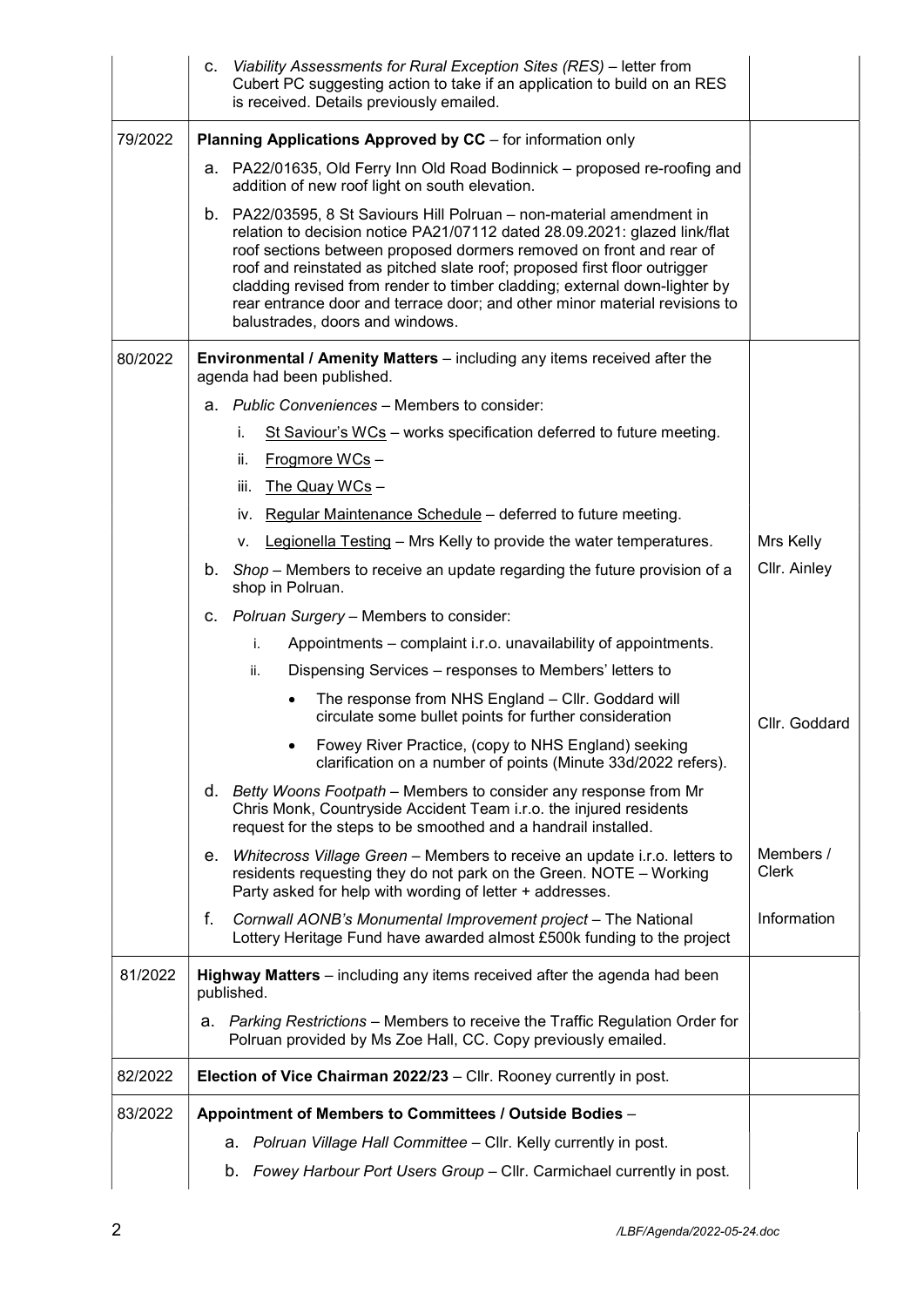|         | Whitecross Village Hall Committee - Cllr. Bunt currently in post.<br>c.                                                                                                                                                                                                 |             |  |
|---------|-------------------------------------------------------------------------------------------------------------------------------------------------------------------------------------------------------------------------------------------------------------------------|-------------|--|
|         | The Churchyard Guild - Cllr. Beresford currently in post.<br>d.                                                                                                                                                                                                         |             |  |
|         | e. Age Concern - Cllr. Bunt currently in post.                                                                                                                                                                                                                          |             |  |
|         | f.<br>Staffing Committee (four posts) - Cllrs. Adams, Beresford, Kelly and<br>Talling currently in post.                                                                                                                                                                |             |  |
| 84/2022 | <b>Administrative Matters</b> – not covered elsewhere on the agenda.                                                                                                                                                                                                    |             |  |
|         | Preferred Contractors List – copy previously emailed. Members to consider<br>а.<br>setting up a Working Party to deal with this matter.                                                                                                                                 |             |  |
|         | Policies – Members to consider and approve:<br>b.                                                                                                                                                                                                                       |             |  |
|         | i.<br>Risk Assessment - copy to follow.                                                                                                                                                                                                                                 |             |  |
| 85/2022 | <b>Financial Matters -</b>                                                                                                                                                                                                                                              |             |  |
|         | a. Accounts for Payment - schedule No.2022/23-02. NOTE - the payment<br>schedule to follow.                                                                                                                                                                             |             |  |
|         | NOTE – Zurich have amended the policy and have waived the additional<br>charge for the period between now and the renewal date. Upon renewal,<br>the additional charge for the revised rebuild values will be £314.06. This<br>brings the revised premium to £1,120.92. |             |  |
|         | b. Budget Monitor – a copy of the budget monitor to follow. Members to<br>confirm:                                                                                                                                                                                      |             |  |
|         | i. Earmarked Reserves - £10K for Community shop + £10K for<br>replacement bus shelter.                                                                                                                                                                                  |             |  |
|         | ii. Reserves Statement – that the minimum level of free reserves shall be<br>no less than 6 months normal expenditure, i.e. £25,000 and the<br>maximum level £40,000.                                                                                                   |             |  |
|         | c. Bank Reconciliation – copy of the Bank Reconciliation to follow.                                                                                                                                                                                                     |             |  |
|         | d. End of Year Accounts 2021/22 – a copy of the Income and Expenditure<br>account attached.                                                                                                                                                                             |             |  |
|         | Internal Auditor's Report – Members to consider any<br>i.<br>recommendations, to include:                                                                                                                                                                               |             |  |
|         | Annual Governance Statement – Members to consider and<br>ii.<br>approve the statement. Copy to follow.                                                                                                                                                                  |             |  |
|         | Accounting Statement – Members to receive and accept the<br>iii.<br>accounts, prior to submission to the External Auditor and to<br>consider any matters raised by their Internal Auditor. Copy to<br>follow.                                                           |             |  |
|         | e. CIL Reports - revised reports had been submitted to Mr Ryan Searle, CC<br>and been placed on the PC's website.                                                                                                                                                       | Information |  |
| 86/2022 | Documentation / Correspondence - not covered elsewhere on the agenda                                                                                                                                                                                                    |             |  |
|         | a. Forest for Cornwall - Spring Newsletter. Previously emailed.                                                                                                                                                                                                         |             |  |
| 87/2022 | Diary Dates -                                                                                                                                                                                                                                                           |             |  |
|         | a. Full Council Meeting - Tuesday 28 <sup>th</sup> June 2022, Polruan Village Hall.                                                                                                                                                                                     |             |  |
|         | Clerk's Leave – $26th$ May to $6th$ June 2022 (inclusive).<br>b.                                                                                                                                                                                                        |             |  |
| 88/2022 | Information Only / Future Agenda Items -                                                                                                                                                                                                                                |             |  |
|         | Apologies - Cllr. Ainley gave her apologies for 28th June 2022.<br>а.                                                                                                                                                                                                   |             |  |
|         |                                                                                                                                                                                                                                                                         |             |  |